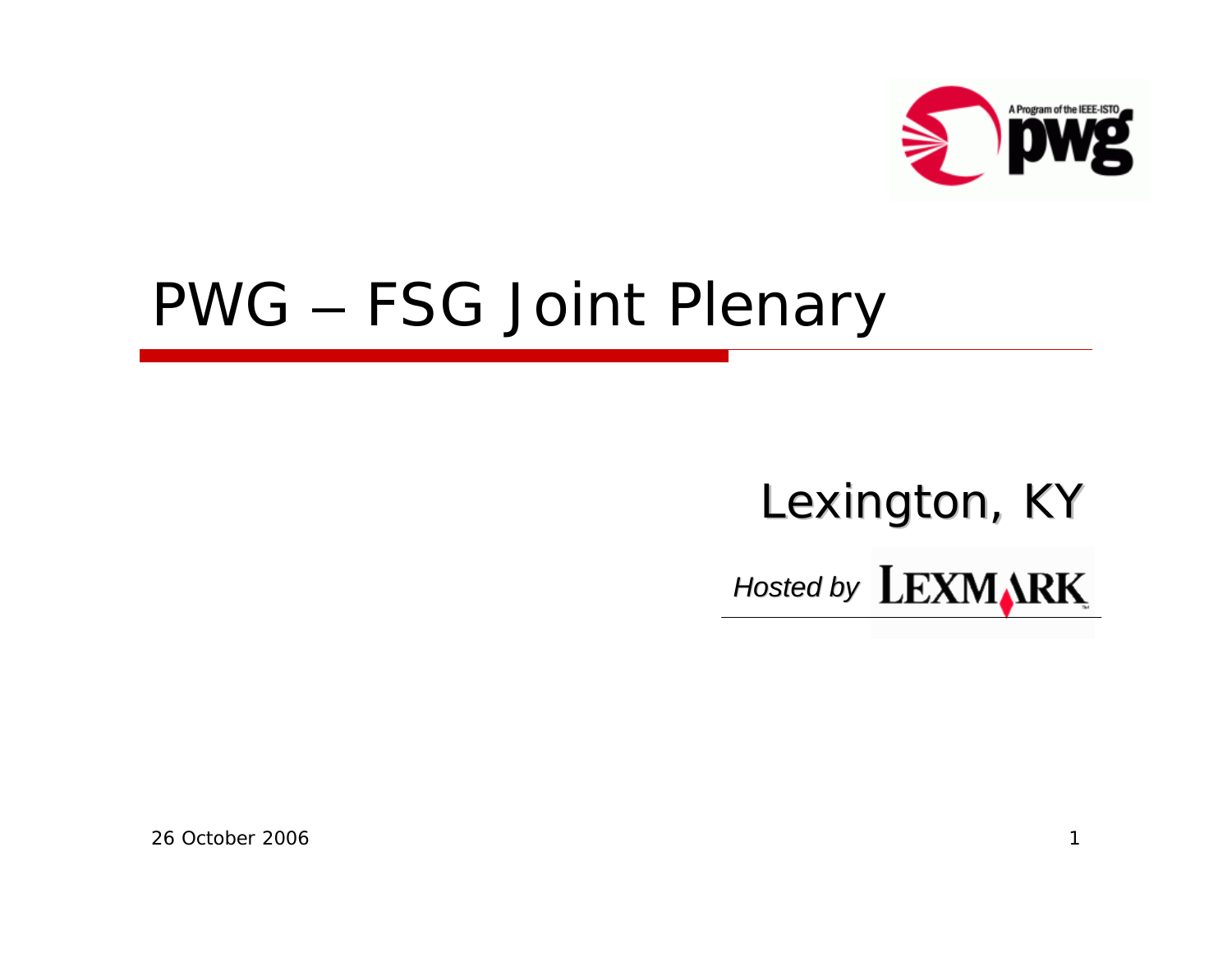

### PWG Structure

#### П **Officers**

- u Chair – Harry Lewis (IBM)
- ۳ Vice Chair – Lee Farrell (Canon)
- ۳ Secretary – Jerry Thrasher (Lexmark)
- 0 Work Groups
	- u MIBs – Ron Bergman (Ricoh)
	- ۳ Web-based Management – Bill Wagner (TIC)

- ۳ Internet Printing – Ron Bergman (Ricoh)
- u Semantic Model – Peter Zehler (Xerox)
- O **PWG Steering Committee** 
	- u Officers, W/G Chairs and appointees
- □ Membership (voting privileges) Membership (voting privileges)
	- u Corporate –  $$1500/year$
	- ۳ Individual –  $$250/year$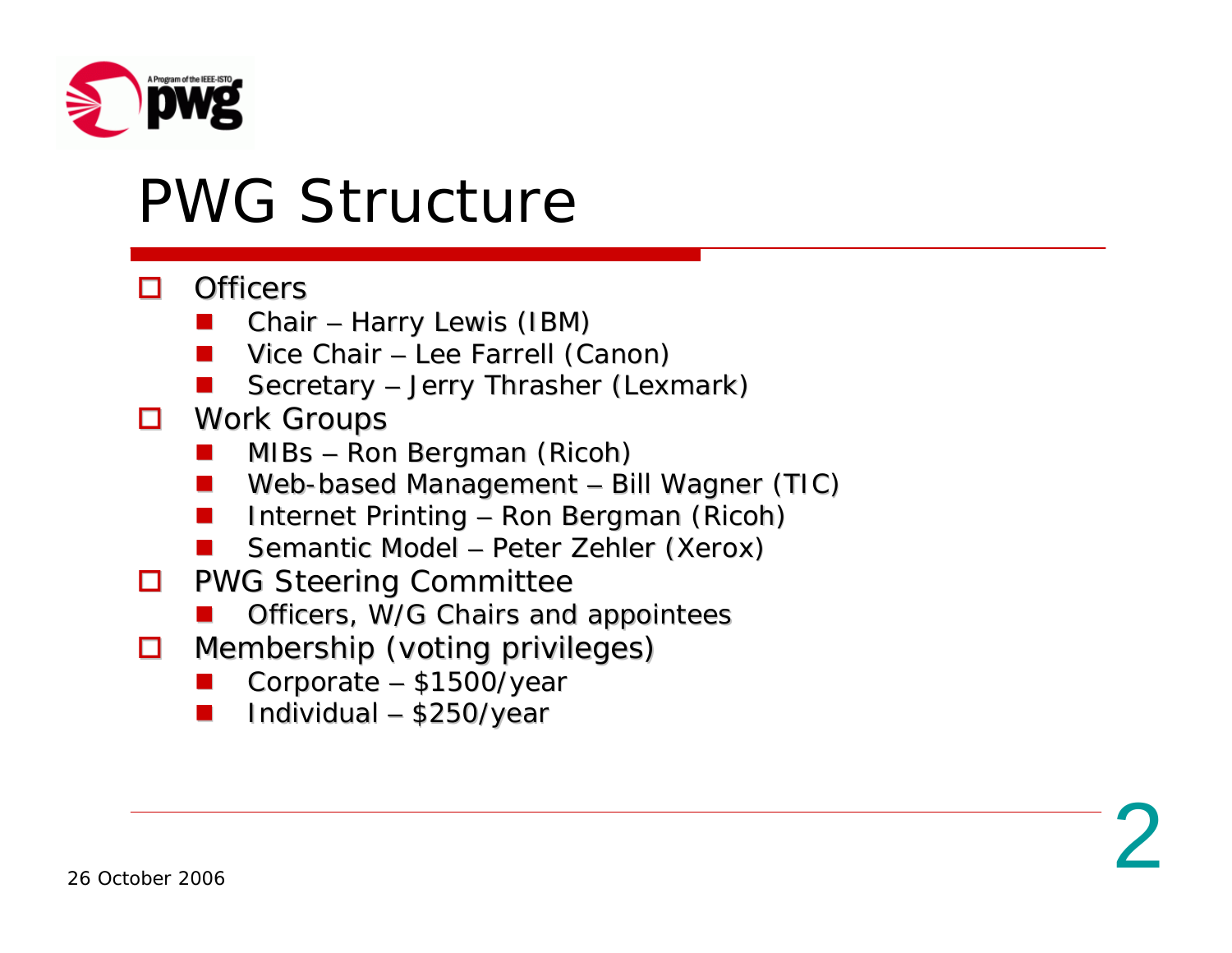

# PWG Membership

- П 366 Software
- □ Apple Computer, Inc.
- п Canon, Inc.
- П Dell
- $\Box$ **Easy Software Products**
- □ Epson
- $\Box$ Fuji Xerox
- п Hewlett-Packard
- □ **IBM Corporation**
- П **Intermate A/S**
- $\Box$ Konica Minolta
- □ **Kyocera Corporation**
- □ Lexmark International
- П **Microsoft**
- п MPI Tech
- п Northlake Software, Inc.
- п **Oasis Semiconductor**
- □ Peerless Systems
- П PMC-Sierra
- п Ricoh
- □ **Samsung Electronics**
- $\Box$ Sharp Labs of America
- $\Box$ **Xerox Corporation**
- □ **Zoran Imaging Division**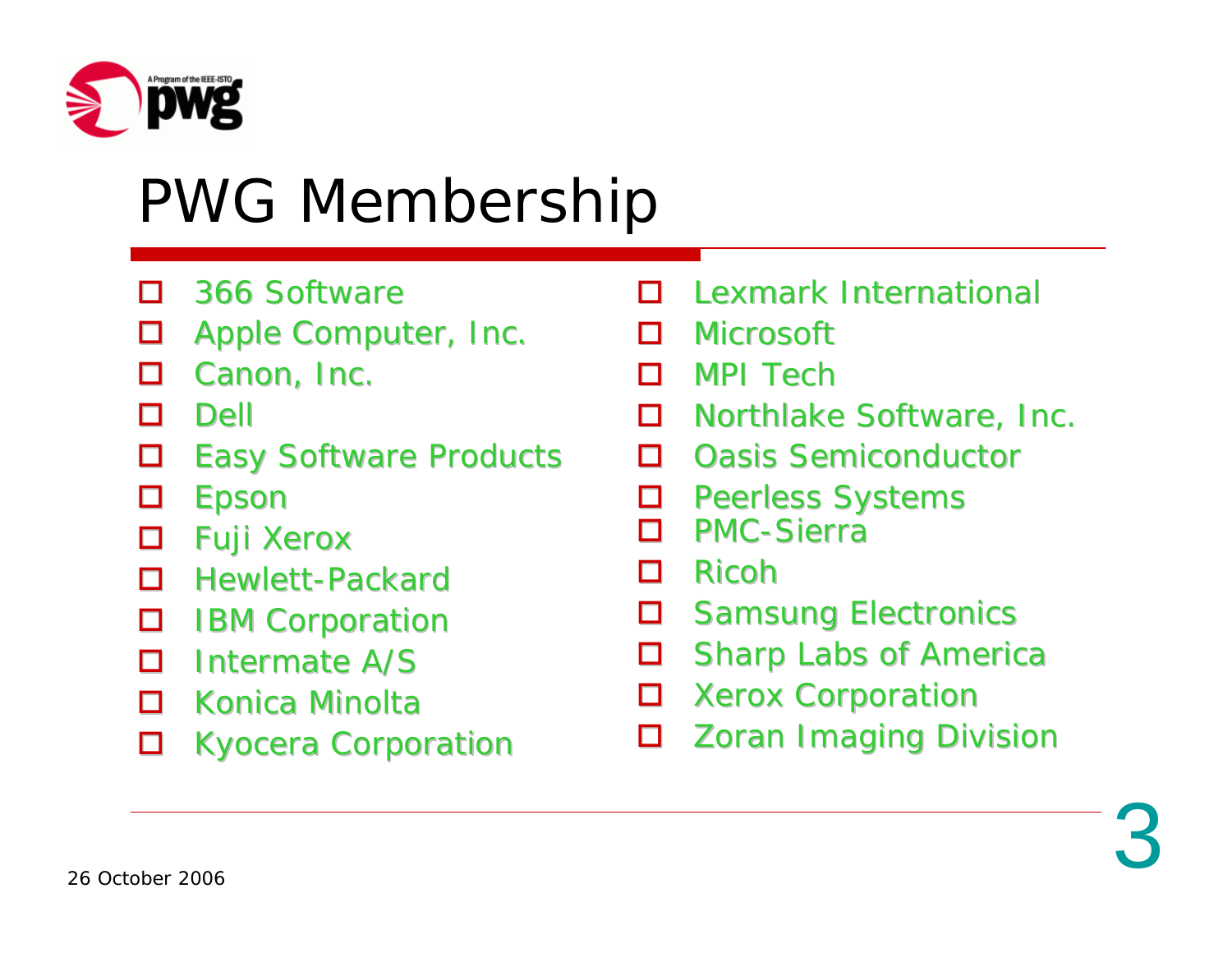

## PWG Works and Standards

### □ Printer MIBv2

- an<br>Ma <http://www.rfc-archive.org/getrfc.php?rfc=3805>
- □ Job Monitoring MIB
	- an<br>Ma <http://www.rfc-archive.org/getrfc.php?rfc=2707>
	- an<br>Ma [http://www.rfc-archive.org/getrfc.php?rfc](http://www.rfc-archive.org/getrfc.php?rfc=2708)=2708
- $\Box$ Finishing MIB
	- [http://www.rfc-archive.org/getrfc.php?rfc](http://www.rfc-archive.org/getrfc.php?rfc=3806)=3806

- $\blacksquare$  IPP
	- ۳ [http://en.wikipedia.org/wiki/Internet\\_Printing\\_Protocol](http://en.wikipedia.org/wiki/Internet_Printing_Protocol)
- **□ PWG Candidate Standards** 
	- <http://pwg.org/standards.html>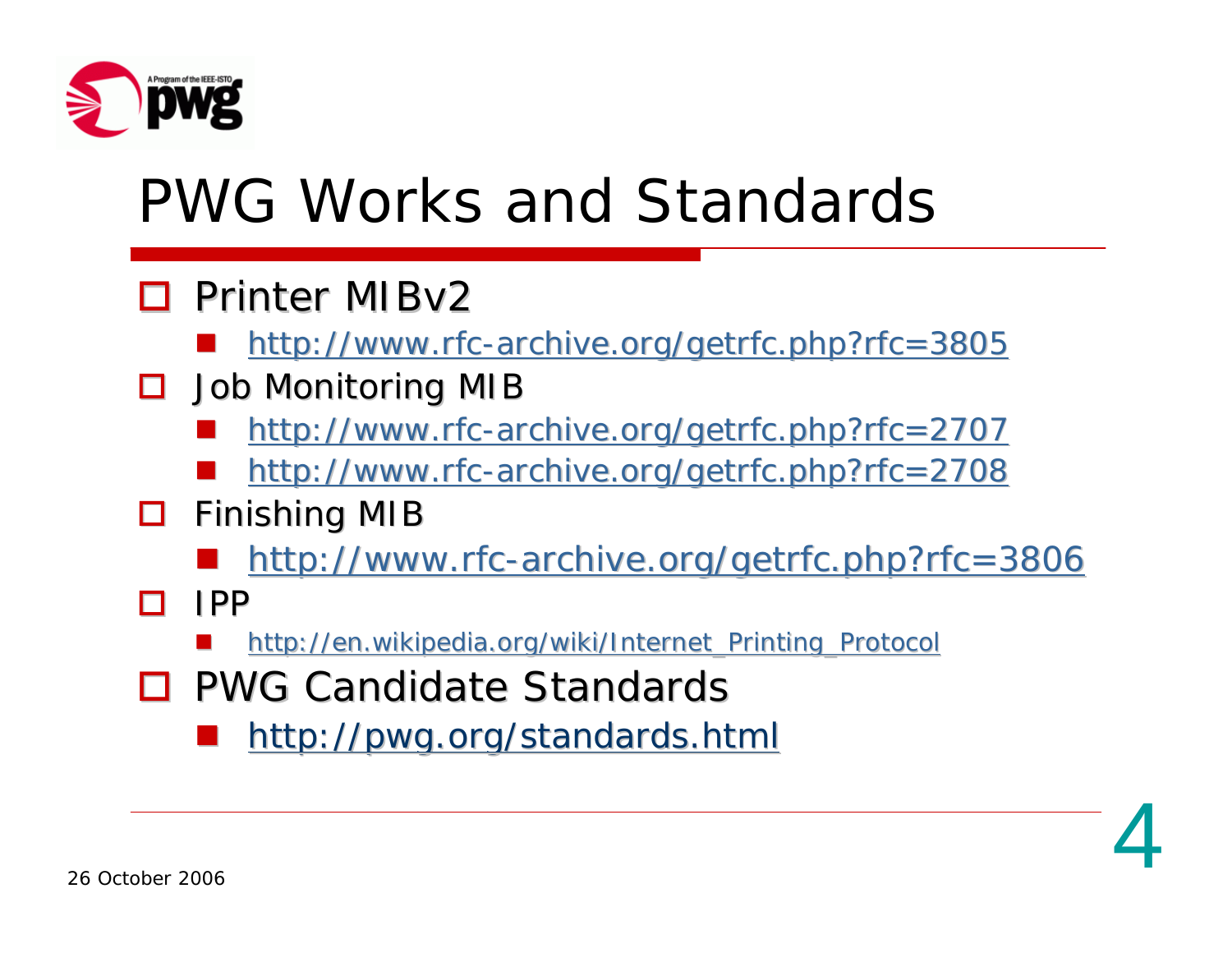

## Alliances and Correlated Works

- □ JAVA Print API
- **□ Bluetooth Print SIG**
- **□** Microsoft UPnP
- $\square$  LDAP Schema
	- <http://www.rfc-archive.org/getrfc.php?rfc=3712>
- ш CIP4 JDF Integrated Digital Printing ICF
- H Microsoft (Port Monitor MIB)
- $\blacksquare$ DMTF CIM
- ш Horizon ( BMLinks, TCG, WSDM/WS-Management)

5

 $\Box$ FSG – How can we serve you?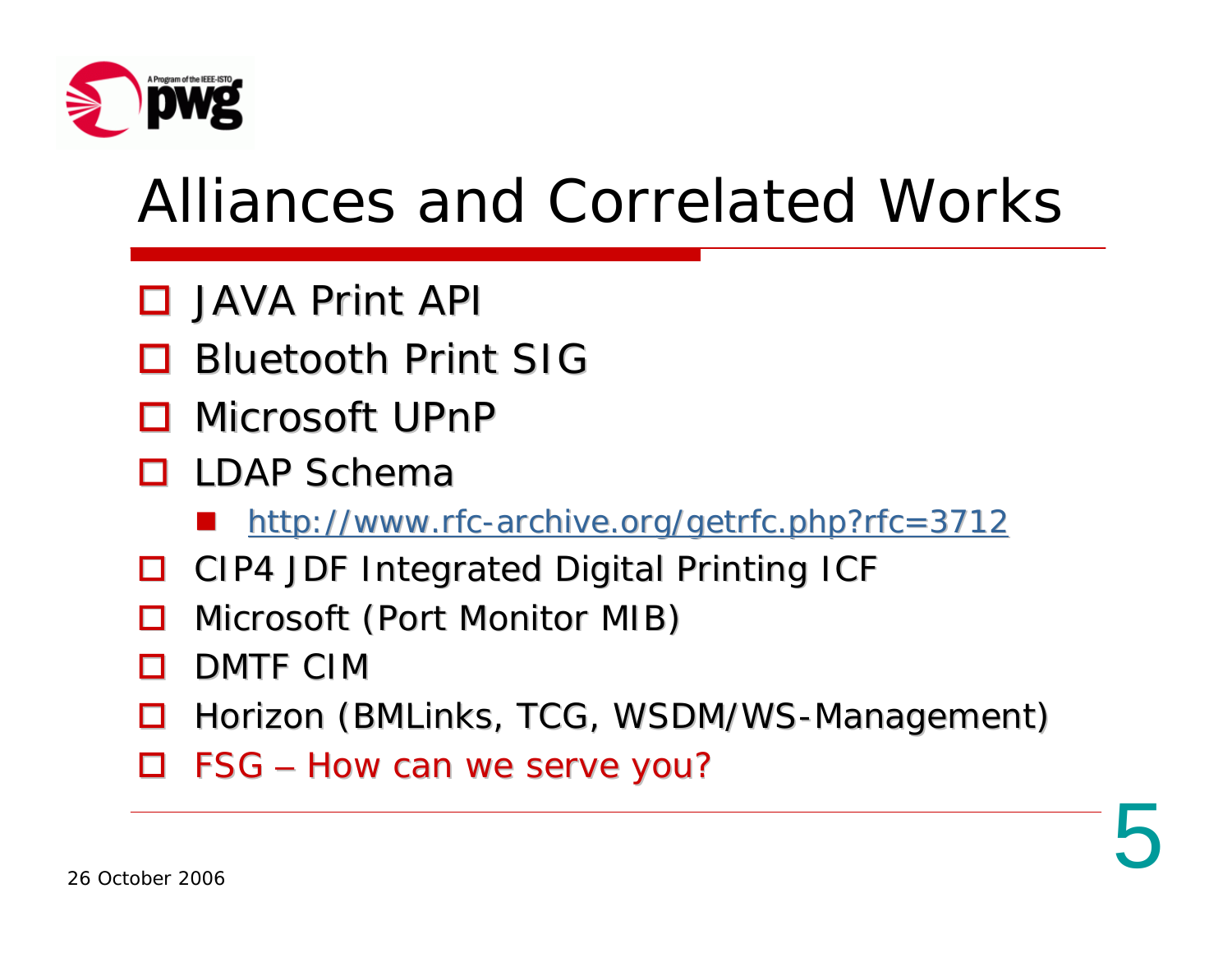

### Joint Plenary:

- $\Box$  8:30 Welcome □ FSG Projects (2-hr) □ Break (Dial-up) □ PWG Projects (1.5-hr)
- $\Box$  12:30 Lunch

(Reference Detailed Schedule to remain on track) (Reference Detailed Schedule to remain on track)

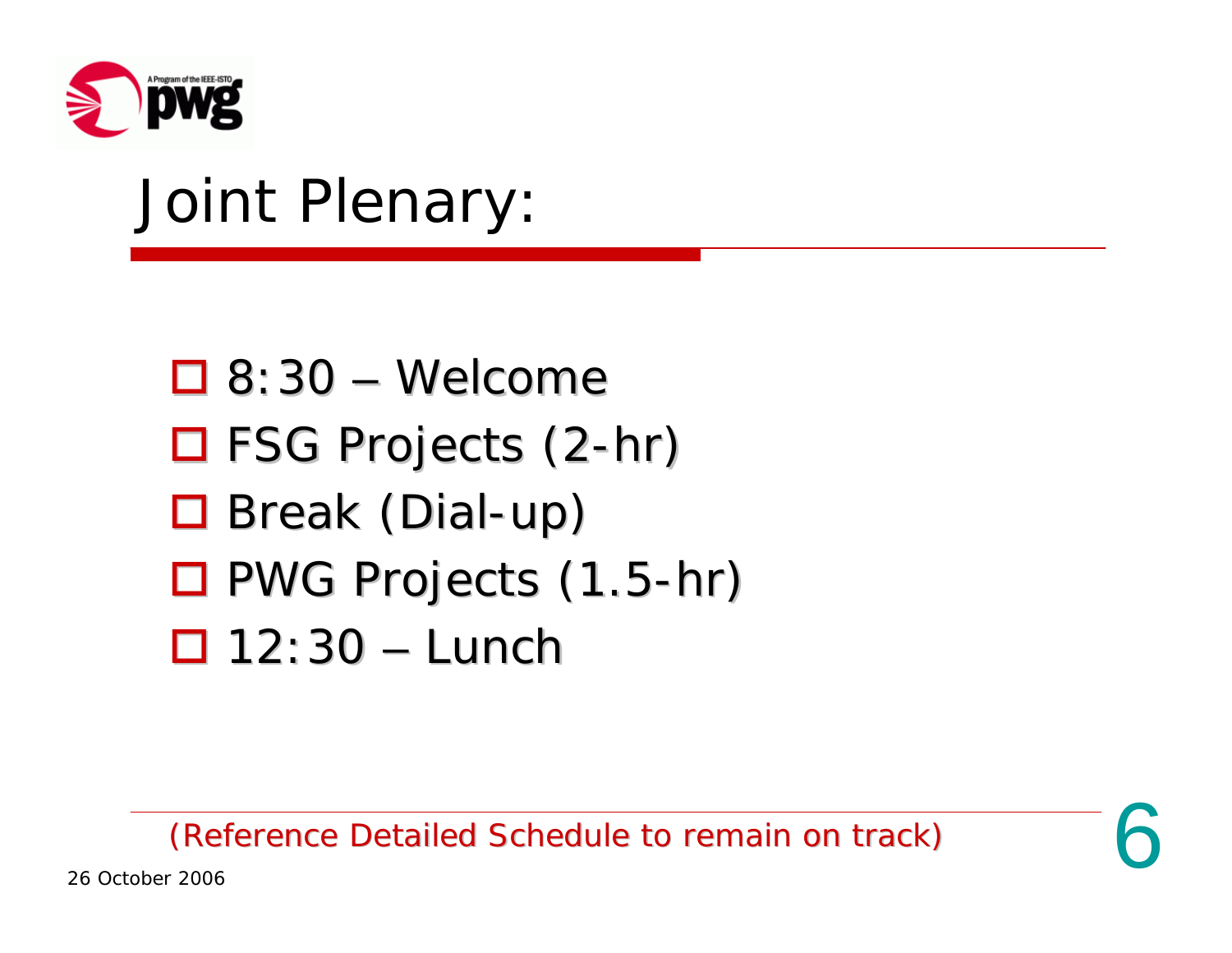

## PWG Active Projects

- □ Web-based Imaging Management Service protocol
- □ PWG/DMTF WIMS-CIM mapping
- $\square$  MFD Alerts
- □ Print & Imaging Common Semantic Model v2.0

- □ IPP Printer State Reasons  $(w/BMLinks)$
- □ Projector & Display Mgt BOF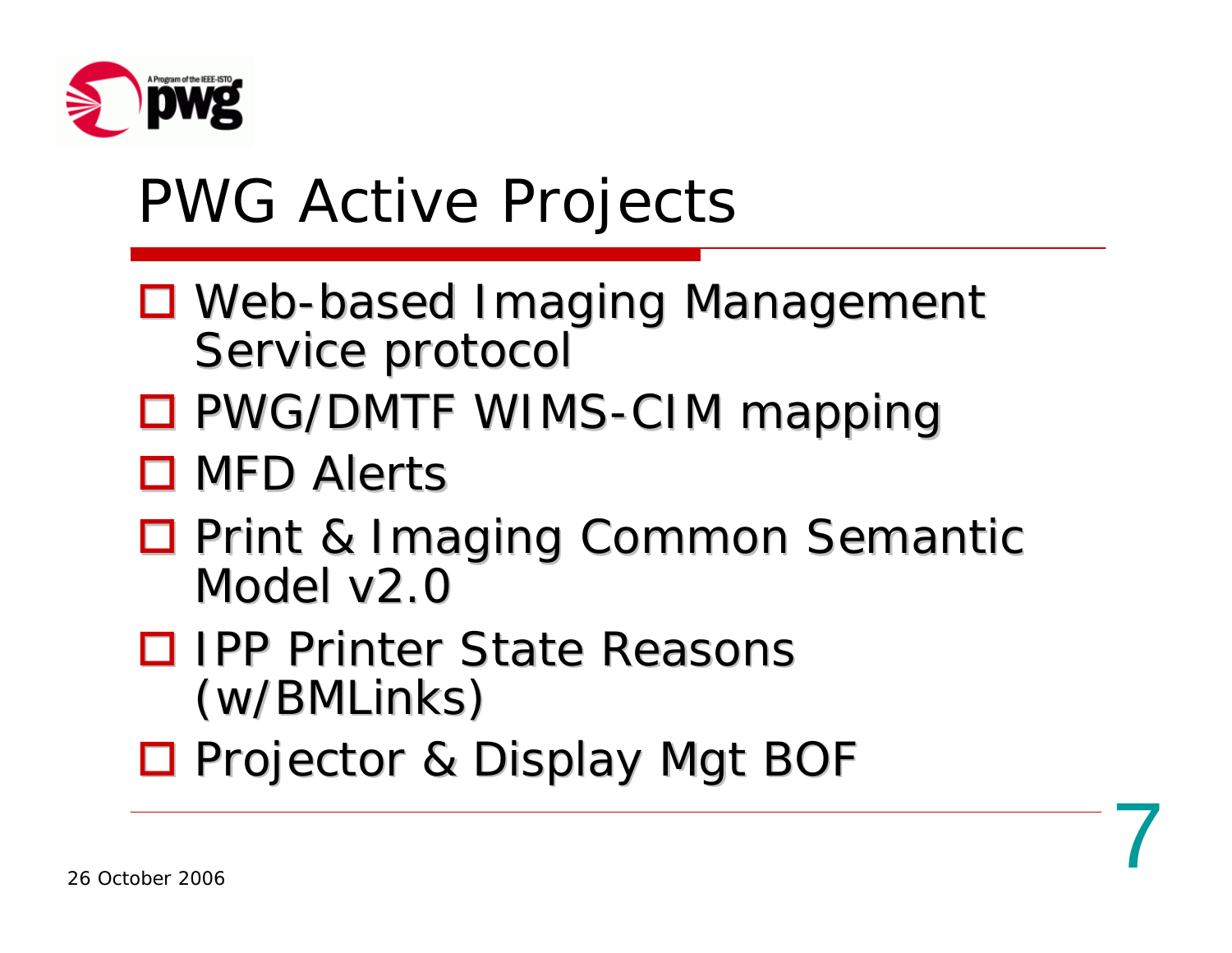

# 2007 Meeting Planning

- $\square$  Feb 19-20  $\lozenge$  Maui
- □ April 26-27 ◊ Piscataway, NJ (FSG?)
- **□ July 9-10 ♦ California t.b.d.**
- **□ September ♦ Montreal t.b.d.**
- **□ December ◊ San Diego t.b.d.**